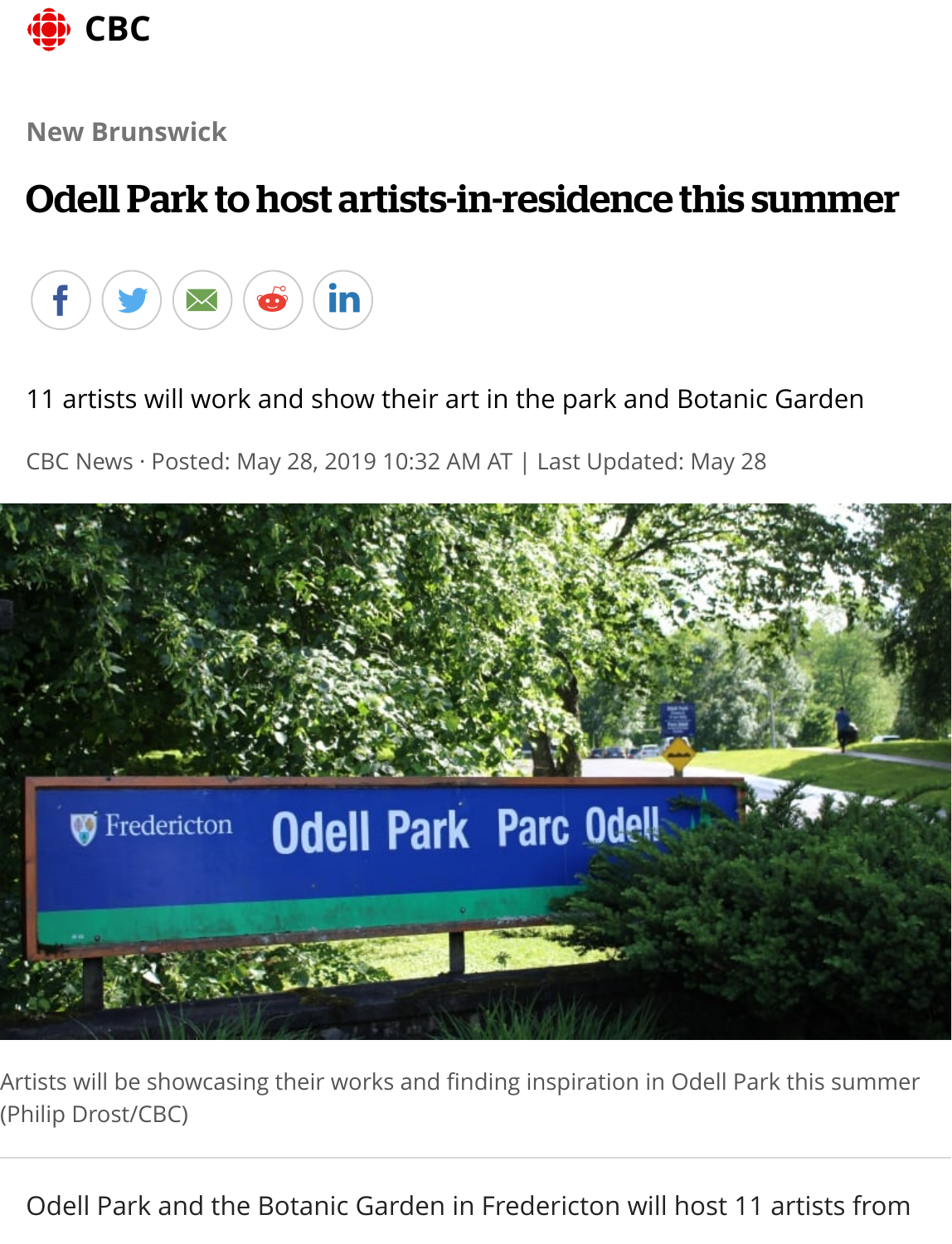a variety of disciplines this summer.

The City of Fredericton put out a call for artists in March and was astounded by the number of submissions it received.

"We had a huge range of artists," said cultural development officer Angela Watson. "It was hard to pick, but we've got a good lineup that has a good variety."

**ADVERTISEMENT** 

The 11 artists, chosen from a field of 27, will take turns working in the park, sometimes two at a time, in July and August.

The project is part of the City of Fredericton's new culture plan, which has "art in everyday life" as one of it's key goals.

The plan recommended using municipal spaces for cultural activities and providing learning opportunities for children and youth.

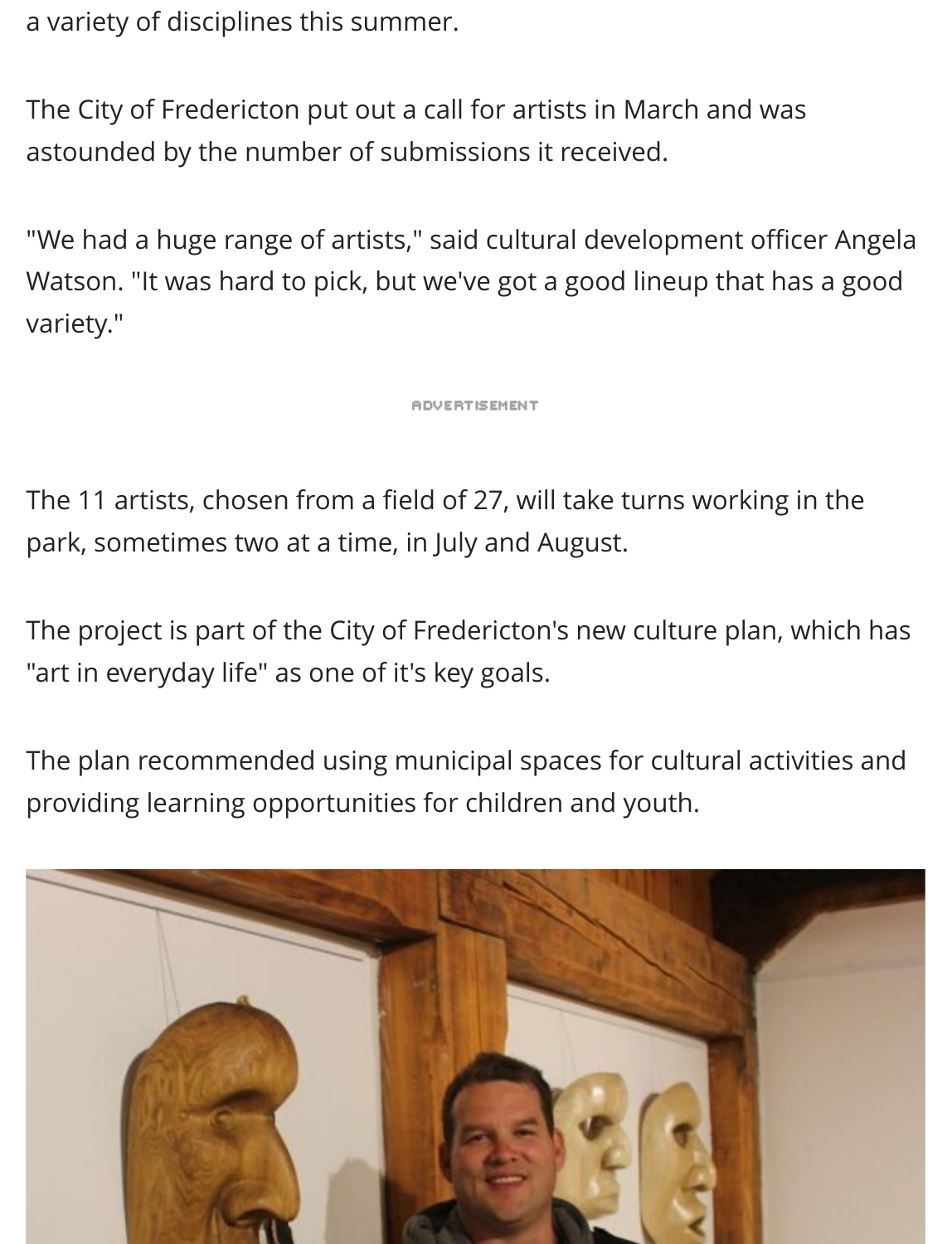

Justin Sappier with a Wolastoqey mask he carved. (Submitted/ Angela Watson)

How this will work at Odell Park will depend on the individual artists.

"We have some artists who like to sketch or paint on site in the park," Watson said.

Some of the artists will spend half the day in the park working on a piece of art, then use the other half of the day to finish in their studios.

**ADVERTISEMENT** 

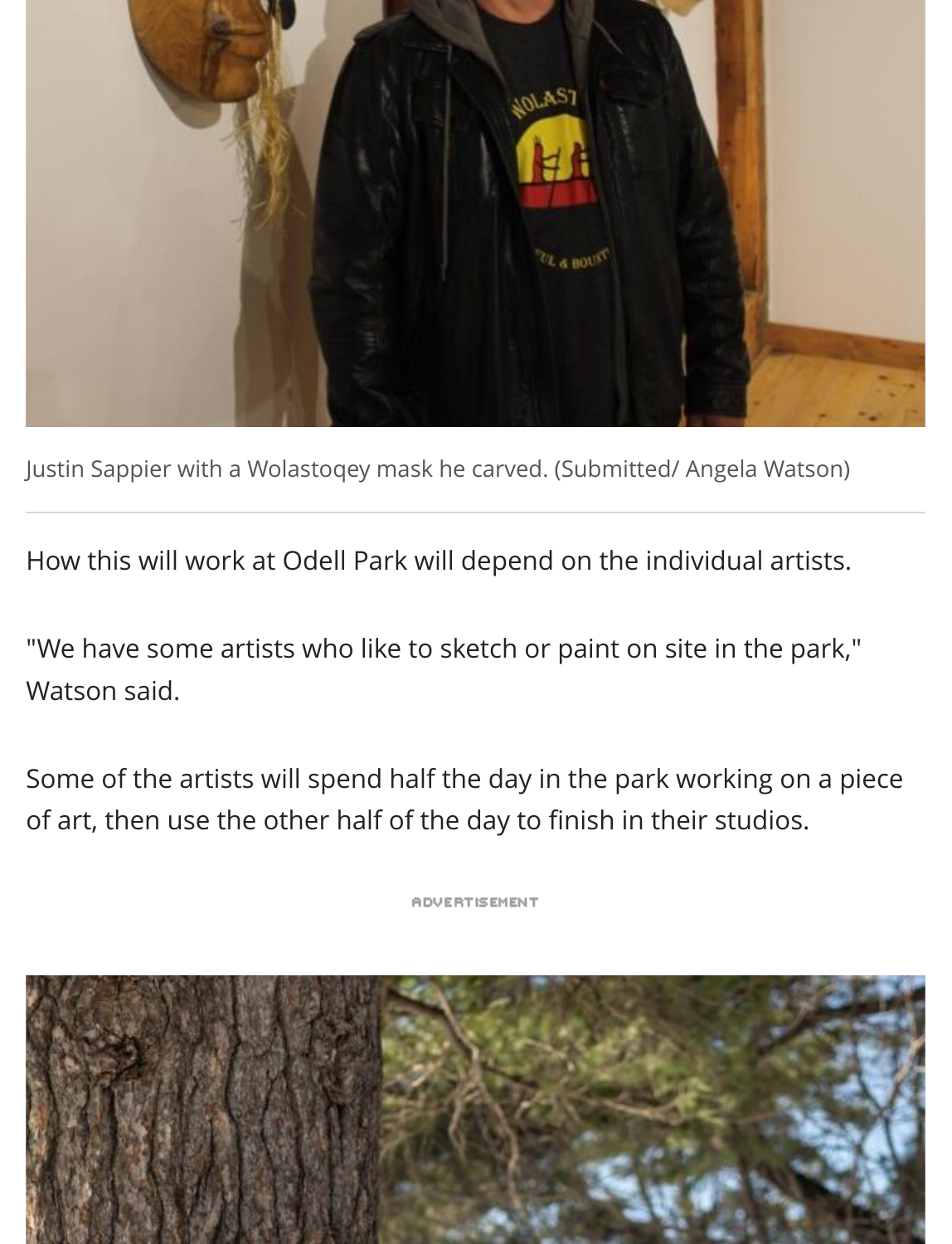

Timothy Jones shows off a wooden paddle he carved. (Submitted/ Timothy Jones)

Timothy Jones and Justin Sappier, two students from New Brunswick College of Craft and Design, will be carving in the park. Jones will be drawing inspiration from his Nordic heritage and Sappier from his Wolastoqey and Peskotomuhkati heritage.

The two artists, who have been carving together for two years, will keep an open studio space in the park for two weeks to engage the public, Jones said.

"But we are also hoping to facilitate conversation about reconciliation, as we are sharing the space (and pay) voluntarily for this reason."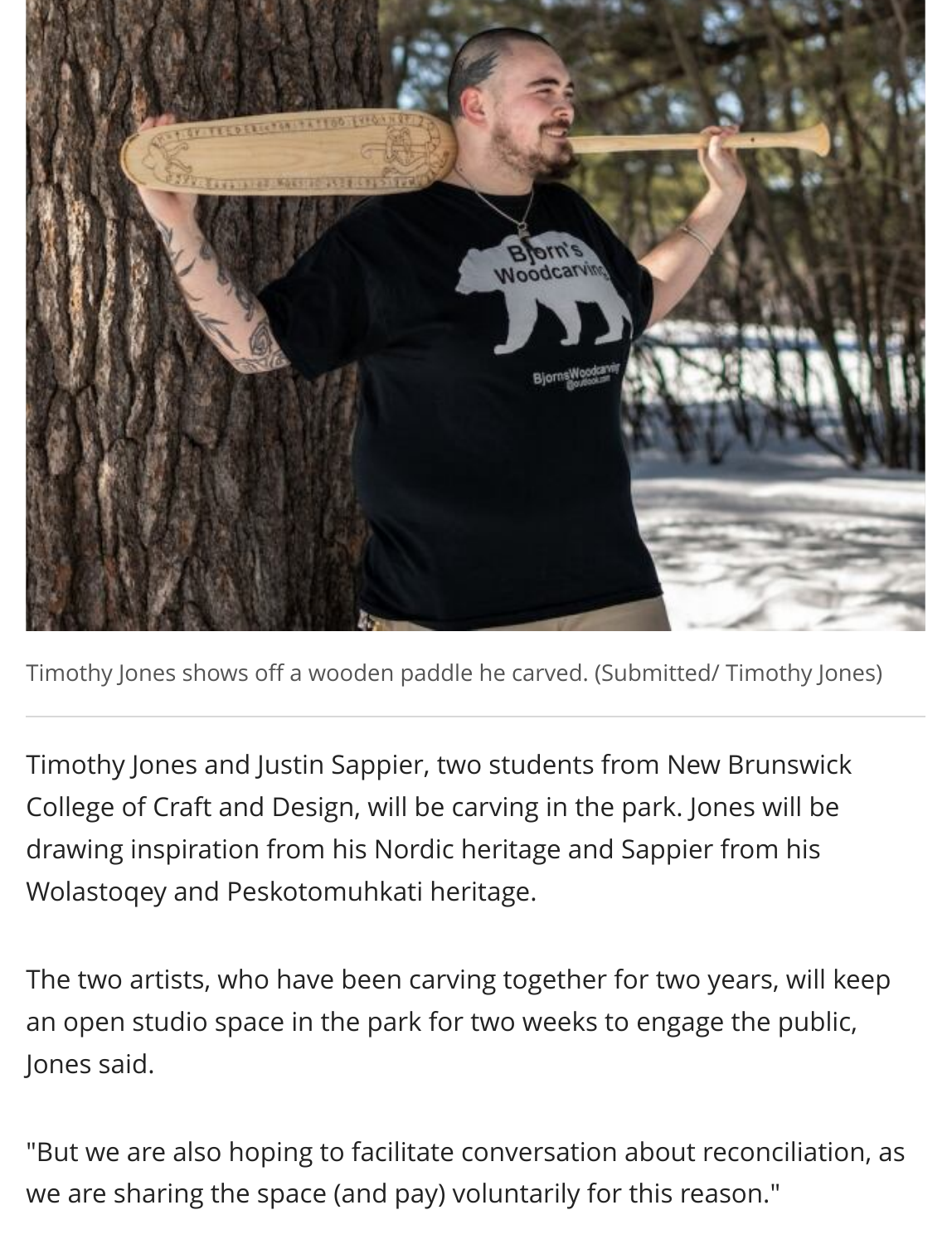Jones and Sappier will be working in the park starting Aug. 19.

"We hope we can share the space as a community, just as how Justin and I are sharing the space as artists," Jones said.

Other artists include Kathleen Bunin, Marla Lesage, Melissa Kennedy, Allison Green and Matt Watkins.

## **Fibre artists first**

The program begins July 2 with four artists from the Fibre Arts Network, who will each spend a day working in the park.

The artists will be paid \$500 a week.

"Odell Park is such an inspiring space, most of us like to go there to walk or bike, but it's also a nice place for an artist to spend their time," Watson said.

"Odell Park Lodge is very popular on the weekend but Monday to Friday not so much, so we thought this was a great opportunity to fill that space with art and cultural activity."

## **[City of Fredericton creates artist-in-residence spot for Odell](https://www.cbc.ca/news/canada/new-brunswick/fredericton-artist-in-residence-odell-park-1.5045317) Park**

Watson hopes that the program will shine light on some emerging artists and that maybe people out on a stroll in the park will discover someone